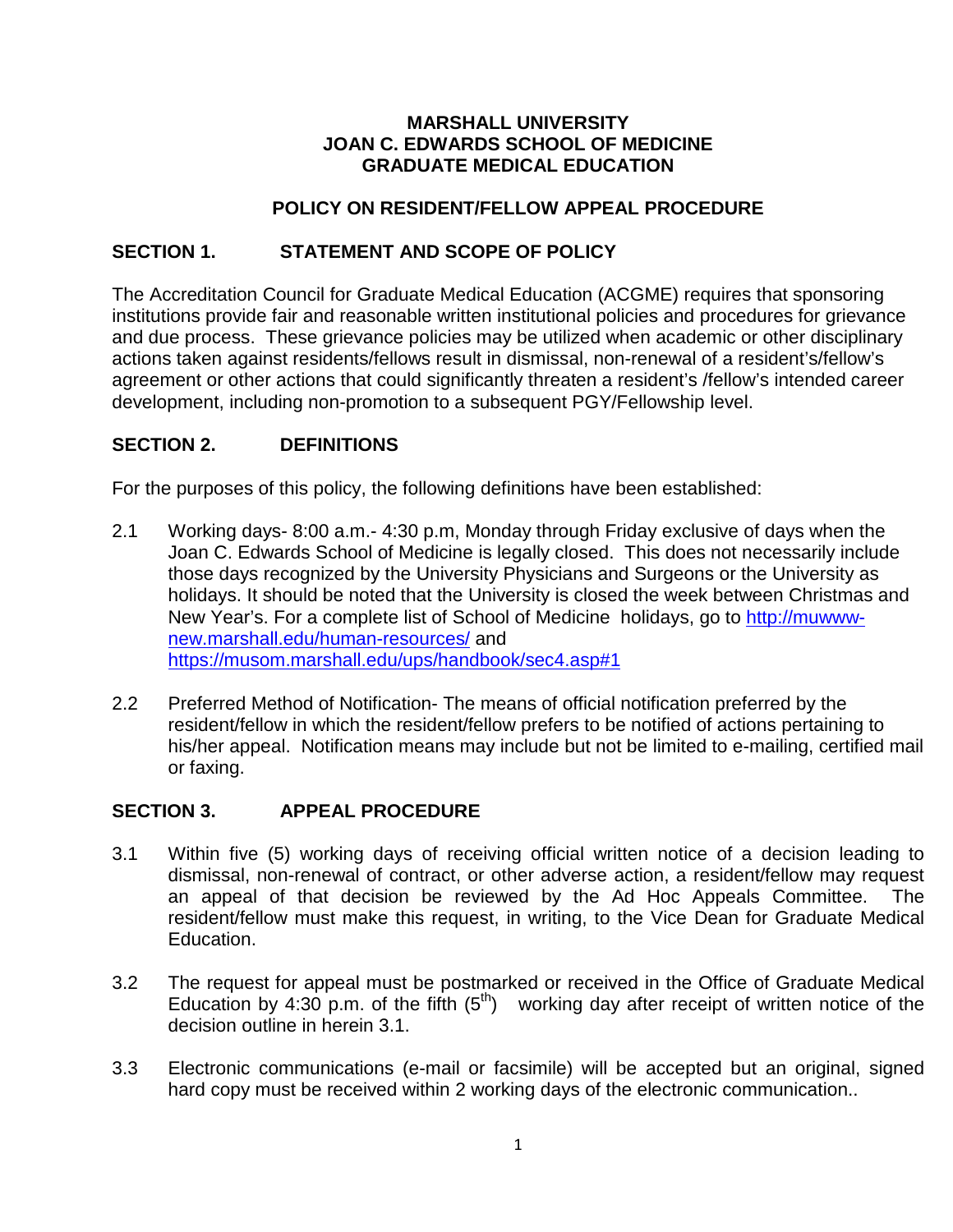3.4 Appeals received after that time will not be considered and the decision will be final.

# **SECTION 4. LEVEL ONE APPEAL- AD HOC APPEALS COMMITTEE**

- 4.1 Within fifteen (15) working days of the receipt of the resident's/fellow's appeal, the Ad Hoc Appeals Committee membership will be convened to review the adverse decision.
- 4.2 The Ad Hoc Appeals Committee will consist of two Joan C. Edwards School of Medicine (MUSOM) program directors, one MUSOM resident or fellow, and one MUSOM faculty member, plus two voting members of the Graduate Medical Education Committee (GMEC) all to be selected by the Vice Dean for Graduate Medical Education. The Vice Dean shall also select the Chair of the Ad Hoc Appeals Committee from this membership.
- 4.3 The resident/fellow may choose an additional MUSOM program director and a MUSOM faculty member to be on the committee and must notify the Vice Dean of the two (2) names in writing by 4:30 p.m. within five (5) working days of submission of his/her appeal as provided in 3.1 herein. Submissions made after that time will not be accepted.
- 4.4 The Ad Hoc Committee members (appointed by Vice Dean or the appealing resident/fellow) may not be from the program involved in the appeal.
- 4.5 The Vice Dean for Graduate Medical Education shall notify the resident/ fellow, by preferred method notification, of the date, time and location of the meeting.
- 4.6 The Ad Hoc Grievance Committee will review the resident's/fellow's record of performance and any relevant documents. Additional information may be requested as the members deem necessary.
- 4.7 The resident/fellow may present any relevant information or testimony from any colleague or faculty member. The resident/fellow may appear with legal representation during the Ad Hoc Committee hearing which will be recorded.
- 4.8 All information and recordings provided at the hearing may be reviewed during the final level of appeal.
- 4.9 The hearing will include the following steps:
	- 4.9.1. Statement of Purpose by the chair of the committee.
	- 4.9.2. Introduction of the committee members.
	- 4.9.3. Opening Statement by the Program Director or Chair seeking the action.
	- 4.9.4. Opening Statement by the resident/fellow.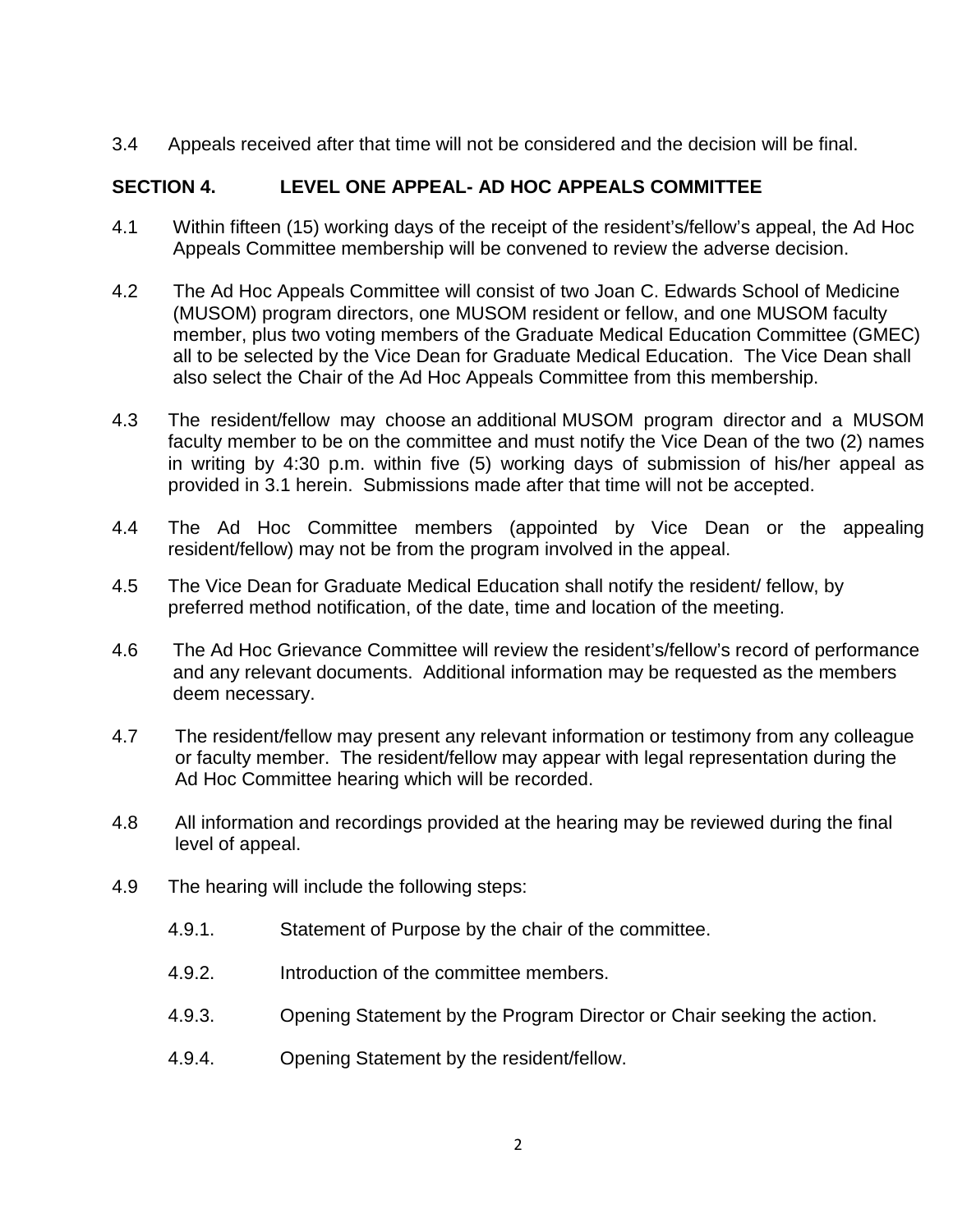- 4.9.5. Program Director or Chair or their attorney presents information and witnesses relevant to why they are recommending the adverse action.
- 4.9.6. The resident/fellow or his/her attorney presents the relevant information/testimonies by colleagues/faculty supporting their reasons why the action should not be taken.
- 4.9.7. The parties and the committee may ask questions of any witnesses presented.
- 4.9.8. The committee may ask questions/clarifications asked of the resident/fellow and/or program director by the Committee.
- 4.9.9. Deliberation by the committee (Closed Session)
- 4.10 During the grievance hearing, the committee will consider the following questions:
	- 4.10.1. Was the resident's/fellow's performance judged using the same criteria and instruments as those used for other residents/fellows in the program?
	- 4.10.2. Was the resident/fellow notified of the specific deficiencies to be corrected?
	- 4.10.3. Was the resident/fellow instructed to correct the deficiencies?
	- 4.10.4. Was the resident/fellow placed on formal academic remediation? (If the resident/fellow was not placed on "formal academic remediation," the program director must provide the reasons for that action)
	- 4.10.5. Was the resident's/fellow's performance reevaluated according to the terms of the remedial program? And,
	- 4.10.6 Was there any evidence submitted which would indicate either that the action should not be taken or otherwise be mitigated?
- 4.11 After the committee discusses and answers the six questions above, it will then issue an opinion to the resident/fellow via preferred method of notification with hard or electronic copy to Vice Dean for Graduate Medical Education and the program director and Department Chair.
- 4.12 Such decision must be issued within ten (10) working days of the Level 1 hearing.

### **SECTION 5. LEVEL TWO APPEAL – VICE DEAN FOR GME**